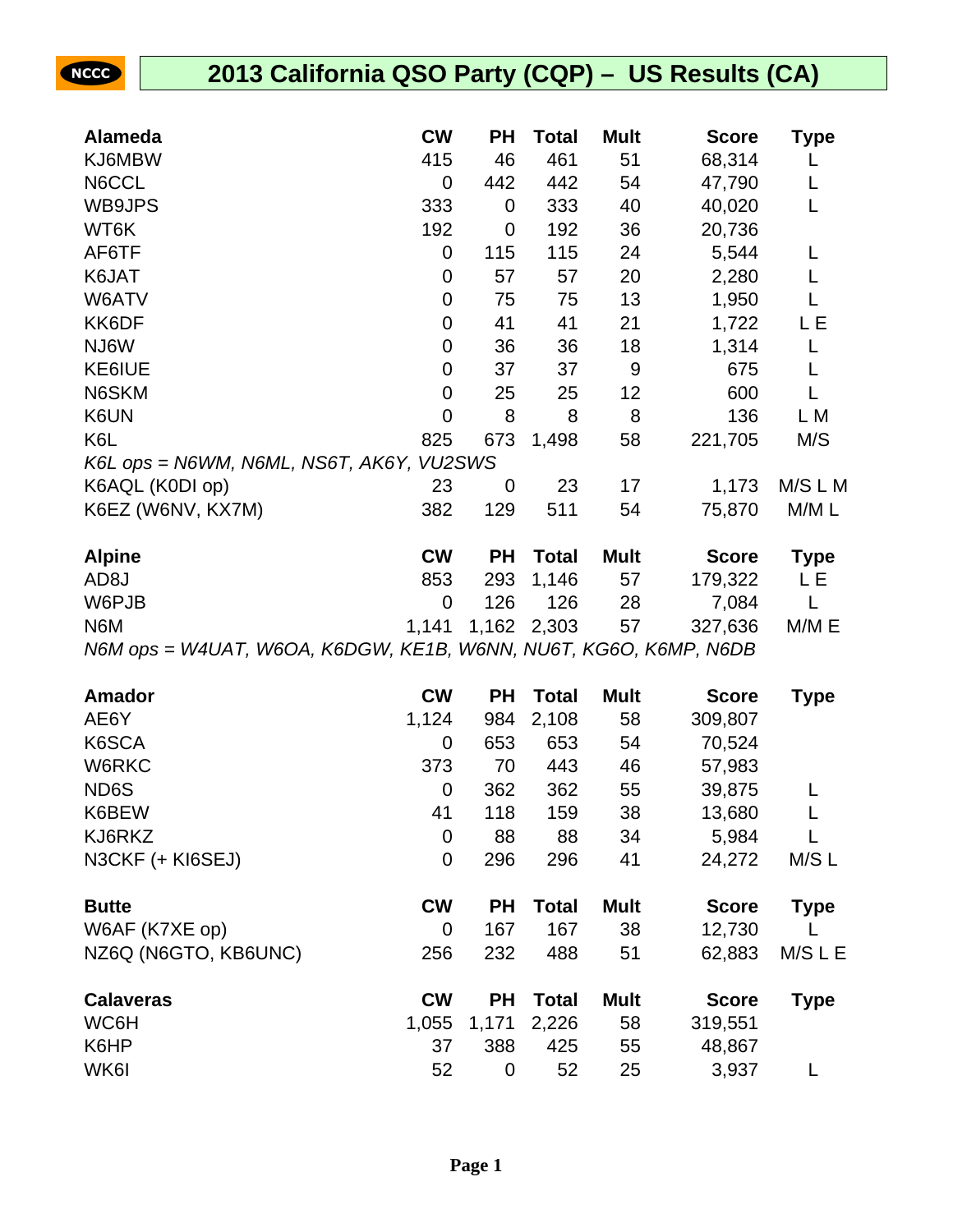| Colusa                                              | CW          | <b>PH</b>   | <b>Total</b> | <b>Mult</b>    | <b>Score</b> | <b>Type</b> |
|-----------------------------------------------------|-------------|-------------|--------------|----------------|--------------|-------------|
| W6VNQ                                               | 0           | 416         | 416          | 54             | 44,928       |             |
| K6AQL (K0DI op)                                     | 125         | 0           | 125          | 30             | 11,250       | M/S L M     |
| <b>Contra Costa</b>                                 | <b>CW</b>   | <b>PH</b>   | <b>Total</b> | <b>Mult</b>    | <b>Score</b> | <b>Type</b> |
| N6PN                                                | 592         | 0           | 592          | 50             | 88,800       |             |
| N6ORB                                               | 0           | 122         | 122          | 31             | 7,564        |             |
| K6VK                                                | $\mathbf 0$ | 62          | 62           | 21             | 2,604        |             |
| N6BHX                                               | 7           | 19          | 26           | 18             | 1,080        |             |
| AK6TR                                               | $\mathbf 0$ | 33          | 33           | 10             | 660          |             |
| KK6DF                                               | $\mathbf 0$ | 27          | 27           | 5              | 270          | LΕ          |
| KK6BQX                                              | 0           | 13          | 13           | $\overline{2}$ | 52           | LЕ          |
| W6BB                                                | 306         | 235         | 541          | 56             | 77,728       | M/S L       |
| W6BB ops = K6JEB, AG6RB, KJ6DZB, KJ6GLR, KQ1N       |             |             |              |                |              |             |
| K6AQL (K0DI op)                                     | 22          | 0           | 22           | 17             | 1,122        | M/S L M     |
| <b>N6O</b>                                          | 1,962       | 2,552 4,514 |              | 58             | 637,478      | M/M         |
| N6O ops = K1GI, K3EST, K6AW, N6BV, N6RO, WA6O, WX5S |             |             |              |                |              |             |

| <b>Del Norte</b>                            | СW       | <b>PH</b> Total | Mult | <b>Score</b>    | Type     |
|---------------------------------------------|----------|-----------------|------|-----------------|----------|
| N6ENO                                       | $\Omega$ | 143 143 30      |      |                 | 8.580 LE |
| K <sub>6</sub> R                            |          | 507 304 811 56  |      | 119,224 M/M L E |          |
| K6R ops = K7KO, KF7IBL, KF7IBN, NA7OM, W7GH |          |                 |      |                 |          |

| <b>El Dorado</b>   | <b>CW</b>   | <b>PH</b> | <b>Total</b> | <b>Mult</b>    | <b>Score</b> | <b>Type</b> |
|--------------------|-------------|-----------|--------------|----------------|--------------|-------------|
| K6Q (W1SRD op)     | 1,013       | 831       | 1,844        | 58             | 272,658      |             |
| K6O (K6OK op)      | 0           | 437       | 437          | 52             | 45,448       |             |
| W6V                | 0           | 300       | 300          | 50             | 30,000       |             |
| K6P (K6OLY op)     | $\mathbf 0$ | 304       | 304          | 49             | 29,841       |             |
| <b>WA6NHC</b>      | 64          | 28        | 92           | 21             | 5,229        |             |
| KG6YST             | 0           | 42        | 42           | 15             | 1,275        |             |
| W6HFM              | 0           | 24        | 24           | 18             | 882          |             |
| AF6OP              | 0           | 25        | 25           | 12             | 600          |             |
| N6MCM              | 0           | 29        | 29           | 10             | 580          |             |
| K6MLE              | 0           | 19        | 19           | 13             | 507          |             |
| KJ6EUO             | 0           | 13        | 13           | $\overline{7}$ | 182          |             |
| AG6AU              | 0           | 7         | 7            | 5              | 75           |             |
| N6FR (W1RH, AA1ON) | 1,076       | 738       | 1,814        | 57             | 268,270      | M/S         |
| <b>K6LRN</b>       | 900         | 656       | 1,556        | 58             | 232,754      | M/S         |
| W6DE               | 0           | 289       | 289          | 50             | 28,950       | M/S         |
| <b>Fresno</b>      | <b>CW</b>   | PН        | <b>Total</b> | <b>Mult</b>    | <b>Score</b> | <b>Type</b> |
| W6YO (N2NS op)     | 366         | 50        | 416          | 48             | 57,576       |             |
| K6AAB              | 247         | 25        | 272          | 43             | 34,013       |             |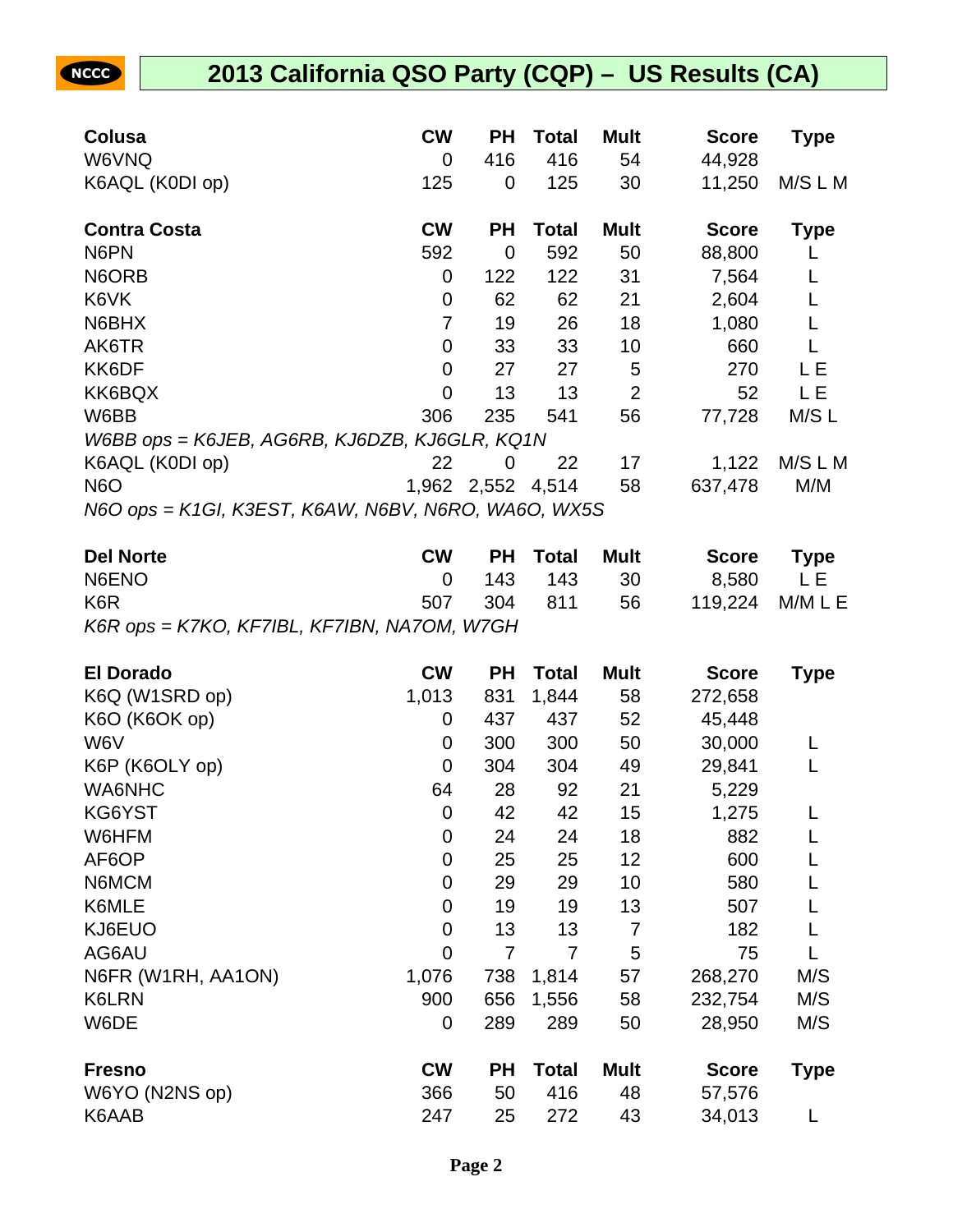| <b>Fresno</b>                                              | <b>CW</b>      | <b>PH</b> | Total        | <b>Mult</b> | <b>Score</b> | <b>Type</b> |
|------------------------------------------------------------|----------------|-----------|--------------|-------------|--------------|-------------|
| KE6SHL                                                     | 0              | 349       | 349          | 48          | 33,552       |             |
| KJ6HUP                                                     | $\overline{0}$ | 247       | 247          | 44          | 21,736       |             |
| W6LKF                                                      | 0              | 225       | 225          | 46          | 20,746       | M/S L E     |
| W6LKF ops = N6FVY, W6ULW, AA6WH, W6ROX                     |                |           |              |             |              |             |
| K6AQL (K0DI op)                                            | 51             | 0         | 51           | 27          | 4,171        | M/S L M     |
| Glenn                                                      | <b>CW</b>      | <b>PH</b> | <b>Total</b> | <b>Mult</b> | <b>Score</b> | <b>Type</b> |
| N6YEU                                                      | 666            | 643       | 1,309        | 57          | 187,188      | LЕ          |
| <b>Humboldt</b>                                            | <b>CW</b>      | <b>PH</b> | <b>Total</b> | <b>Mult</b> | <b>Score</b> | <b>Type</b> |
| W6JTI                                                      | 626            | 248       | 874          | 55          | 130,652      | Q           |
| AA6DX                                                      | 27             | 145       | 172          | 22          | 8,162        | L           |
| K6FWT                                                      | 0              | 38        | 38           | 12          | 912          | L           |
| <b>Imperial</b>                                            | <b>CW</b>      | <b>PH</b> | <b>Total</b> | <b>Mult</b> | <b>Score</b> | <b>Type</b> |
| K6QK                                                       | 1,054          | 927       | 1,981        | 58          | 291,015      | M/S E       |
| K6QK ops = N7CW, K6ZH, NN6X, N6ERD                         |                |           |              |             |              |             |
| <b>Inyo</b>                                                | <b>CW</b>      | <b>PH</b> | <b>Total</b> | <b>Mult</b> | <b>Score</b> | Type        |
| KJ6ANT                                                     | $\overline{0}$ | 20        | 20           | 10          | 410          | L E         |
| N6OV (AD6NR, WA7YXY)                                       | $\overline{0}$ | 925       | 925          | 58          | 107,358      | M/S         |
| K <sub>6</sub> Z                                           | 1,568          | 2,707     | 4,275        | 58          | 586,844      | M/M E       |
| K6Z ops = K6ZZ, W6PH, KI6VC, K6VR, N6WIN, W1MD, WA1Z, K1QX |                |           |              |             |              |             |

| <b>Kern</b>                  | <b>CW</b>   | <b>PH</b> | <b>Total</b> | <b>Mult</b> | <b>Score</b> | <b>Type</b> |
|------------------------------|-------------|-----------|--------------|-------------|--------------|-------------|
| N6MI                         | 379         | 717       | 1,096        | 57          | 146,689      | Е           |
| KJ6MQM                       | 0           | 255       | 255          | 49          | 24,990       | L YL        |
| N6FD                         | 0           | 5         | 5            | 5           | 55           |             |
| K6AQL (K0DI op)              | 53          | 0         | 53           | 23          | 3,657        | M/S L M     |
| <b>Kings</b>                 | <b>CW</b>   | <b>PH</b> | Total        | <b>Mult</b> | <b>Score</b> | <b>Type</b> |
| <b>WOHJW</b>                 | 0           | 373       | 373          | 53          | 39,538       |             |
| K6AQL (K0DI op)              | 53          | 0         | 53           | 32          | 5,088        | M/S L M     |
| W6ZZZ (AE6JV, W6ESL, KI6SLX) | 0           | 180       | 180          | 43          | 15,480       | M/M L E     |
| Lake                         | <b>CW</b>   | <b>PH</b> | <b>Total</b> | <b>Mult</b> | <b>Score</b> | <b>Type</b> |
| N6ZFO                        | 864         | 541       | 1,405        | 58          | 213,237      |             |
| WW1X                         | 22          | 106       | 128          | 41          | 11,500       | L E         |
| Lassen                       | <b>CW</b>   | <b>PH</b> | Total        | <b>Mult</b> | <b>Score</b> | <b>Type</b> |
| K6ME                         | $\mathbf 0$ | 570       | 570          | 53          | 60,420       |             |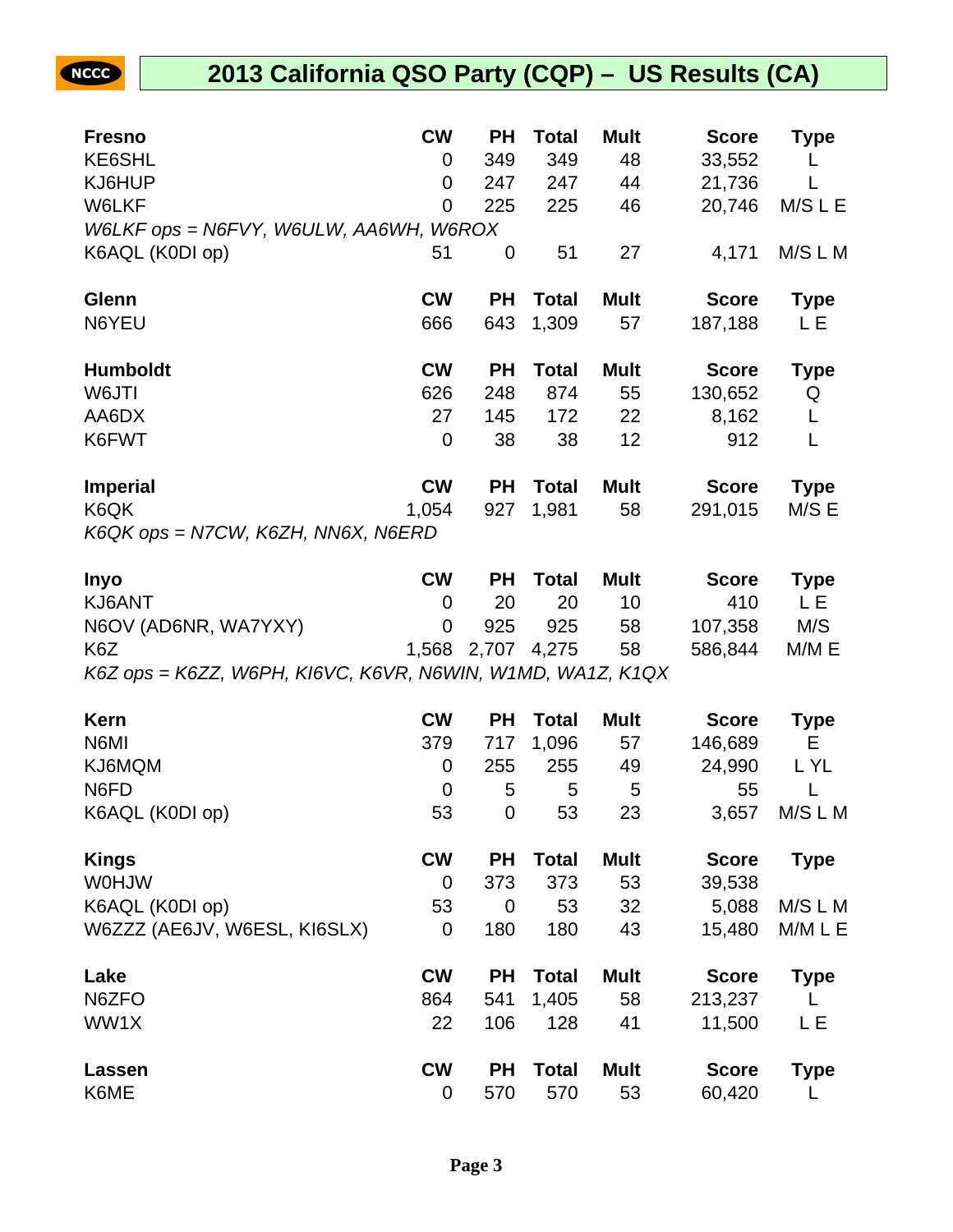| <b>Los Angeles</b>                                                | <b>CW</b>      | <b>PH</b>   | <b>Total</b> | <b>Mult</b> | <b>Score</b> | Type    |
|-------------------------------------------------------------------|----------------|-------------|--------------|-------------|--------------|---------|
| W6UE (N6AN op)                                                    | 1,060          | 979         | 2,039        | 58          | 298,149      |         |
| K6LA                                                              | 1,120          | 606         | 1,726        | 58          | 265,176      |         |
| KM6Z                                                              | 703            | 153         | 856          | 56          | 135,380      | L       |
| W6AFA                                                             | 0              | 1,054       | 1,054        | 58          | 122,322      |         |
| NK6A                                                              | 390            | 107         | 497          | 55          | 76,202       |         |
| W6AWW                                                             | 442            | 72          | 514          | 51          | 75,097       | L       |
| W6AQ                                                              | 0              | 657         | 657          | 55          | 72,270       |         |
| KJ6ZQP                                                            | $\overline{0}$ | 316         | 316          | 52          | 32,916       |         |
| NC6Q                                                              | 205            | $\mathbf 0$ | 205          | 42          | 25,830       | L       |
| KA6AIL                                                            | 52             | 70          | 122          | 43          | 12,792       | Q       |
| KR6LH                                                             | 80             | 57          | 137          | 32          | 11,328       | L       |
| KQ6P                                                              | $\mathbf 0$    | 124         | 124          | 41          | 10,209       | L       |
| AB6TF                                                             | $\overline{0}$ | 132         | 132          | 22          | 5,830        | L       |
| AE6XC                                                             | $\mathbf 0$    | 83          | 83           | 35          | 5,810        |         |
| KJ6TIE                                                            | $\mathbf 0$    | 31          | 31           | 20          | 1,260        | L       |
| K6WYO                                                             | $\mathbf 0$    | 9           | 9            | $\,6$       | 108          | L       |
| KI6DZV                                                            | $\overline{0}$ | 20          | 20           | 1           | 40           | L       |
| N6HD (+ K6FGV)                                                    | 582            | 951         | 1,533        | 58          | 211,642      | M/S     |
| KG6TBR (+ W6DAS, W6DAW)                                           | 30             | 937         | 967          | 58          | 113,912      | M/S     |
| N6VOH                                                             | 43             | 632         | 675          | 57          | 79,486       | M/S     |
| N6VOH ops = W6SMT, KE6CAG, KK6GVE                                 |                |             |              |             |              |         |
| N6MDV (+ K6VHY)                                                   | $\overline{0}$ | 244         | 244          | 51          | 24,888       | M/S L   |
| WY6DX                                                             | 74             | $\mathbf 0$ | 74           | 30          | 6,705        | M/S Q   |
| K6AQL (K0DI op)                                                   | 33             | 0           | 33           | 19          | 1,881        | M/S L M |
| KJ6UVQ                                                            | 1              | 17          | 18           | 9           | 355          | M/S L   |
| W6SD                                                              | 61             | 3           | 64           | 26          | 4,953        | M/M L   |
| W6SD ops = KO6V, KN6Y, W6OKK, KD6PLU, WA6KYR, W6BUX, W6AUG, W6OFV |                |             |              |             |              |         |

| <b>Madera</b>                                                       | <b>CW</b> |     | <b>PH</b> Total | <b>Mult</b> | <b>Score</b> | <b>Type</b> |
|---------------------------------------------------------------------|-----------|-----|-----------------|-------------|--------------|-------------|
| KD6FW                                                               |           | 967 | 967             | 57          | 110,238      |             |
| K6UN                                                                | $\Omega$  | 75  | 75              | 36          | 5.436        | L M         |
| K6AQL (K0DI op)                                                     | 46        |     | 46              | 28          | 3.906        | M/S L M     |
| W6LTR                                                               | 38        | 220 | 258             | 49          | 27.268       | M/M L       |
| $W$ al TR $\rho$ ns – KC at $V$ K KE aKDA KI at $V$ O WAGC U WAO EZ |           |     |                 |             |              |             |

| <b>Marin</b> | <b>CW</b> |     | PH Total  | <b>Mult</b> | <b>Score</b> | <b>Type</b> |
|--------------|-----------|-----|-----------|-------------|--------------|-------------|
| K6RIM        | 815       |     | 561 1,376 | 56          | 199,752      |             |
| K6CTA        | 252       | 0   | 252       | 43          | 32,572       |             |
| K6ELE        |           | 229 | 229       | 54          | 24,786       |             |
| AI6II        | 85        | 14  | 99        | 27          | 7.641        |             |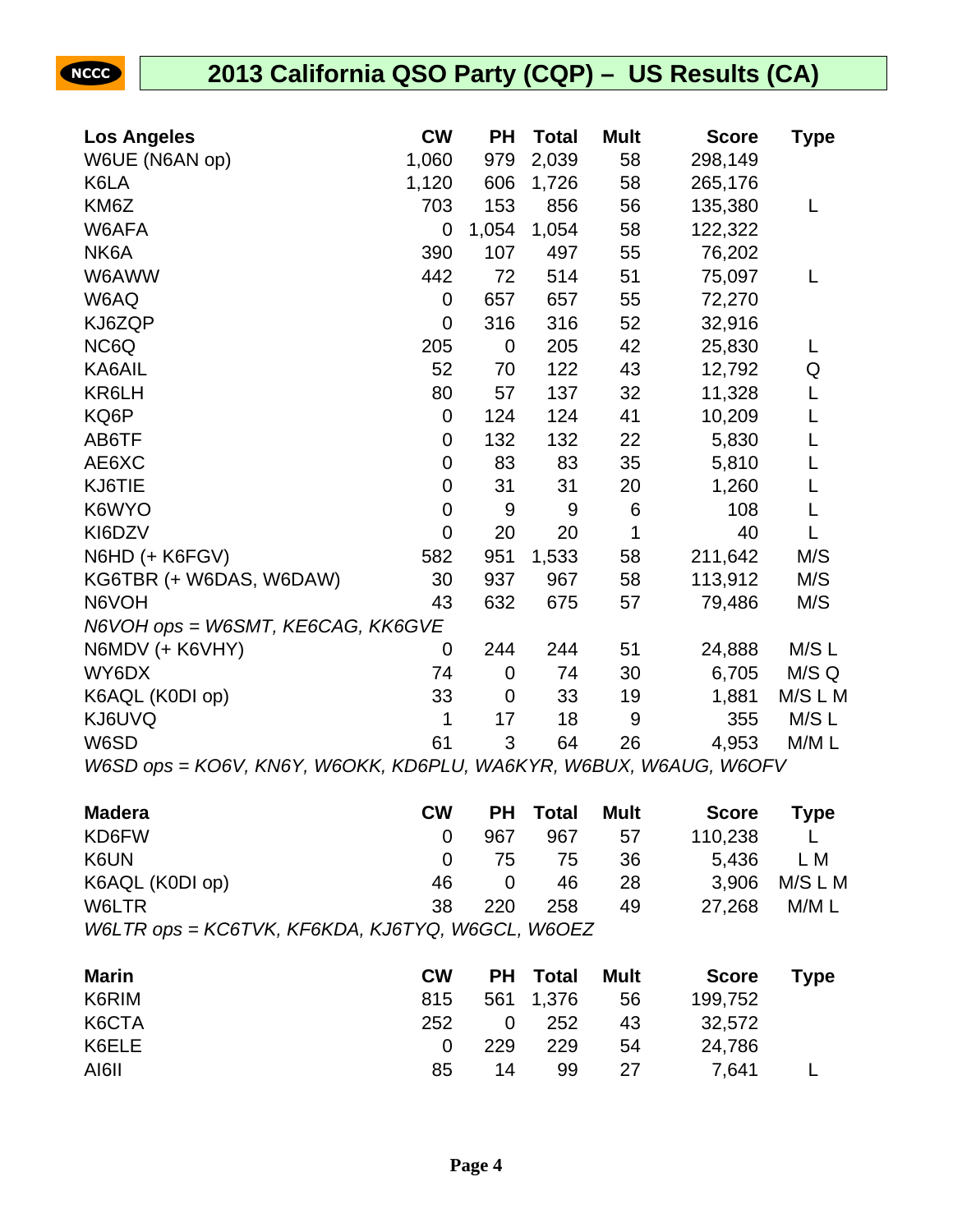| <b>Mariposa</b>                                                                            | <b>CW</b>      | <b>PH</b>   | <b>Total</b> | <b>Mult</b>    | <b>Score</b>     | <b>Type</b> |
|--------------------------------------------------------------------------------------------|----------------|-------------|--------------|----------------|------------------|-------------|
| N6NZ                                                                                       | 673            | 979         | 1,652        | 58             | 230,811          |             |
| NM6G (W6CZ op)                                                                             | 0              | 634         | 634          | 56             | 71,064           |             |
| AD6RF                                                                                      | $\overline{0}$ | 1           | 1            | $\overline{2}$ | 6                | L           |
| <b>Mendocino</b>                                                                           | <b>CW</b>      | <b>PH</b>   | <b>Total</b> | <b>Mult</b>    | <b>Score</b>     | <b>Type</b> |
| K3FIV                                                                                      | 452            | 195         | 647          | 54             | 94,284           | L           |
| KE6WC                                                                                      | 0              | 386         | 386          | 49             | 37,828           | L           |
| KI6ORO                                                                                     | 0              | 229         | 229          | 50             | 22,950           | L YL        |
| W6VAR                                                                                      | $\overline{0}$ | 1           | 1            | $\mathbf 1$    | 2                | Q M         |
| <b>Merced</b>                                                                              | <b>CW</b>      | <b>PH</b>   | <b>Total</b> | <b>Mult</b>    | <b>Score</b>     | <b>Type</b> |
| K6UN                                                                                       | 0              | 9           | 9            | 8              | 144              | L M         |
| K6YK                                                                                       | 0              | 7           | 7            | $\overline{2}$ | 30               | L M         |
| K6AQL (K0DI op)                                                                            | 57             | $\mathbf 0$ | 57           | 28             | 4,830            | M/S L M     |
| <b>Modoc</b>                                                                               | <b>CW</b>      | <b>PH</b>   | <b>Total</b> | <b>Mult</b>    | <b>Score</b>     | <b>Type</b> |
| K6M                                                                                        | 1,242          |             | 1,136 2,378  | 57             | 342,028          | M/M E       |
| K6M ops = NX1P, K2DI, K4XU, AA5TL, KA5ZLQ, AE7IK, WN7K, KI7Y, KK7YC, W7YOW,<br><b>KS7V</b> |                |             |              |                |                  |             |
| W6C (WQ6X, N6GEO)                                                                          | 661            |             | 442 1,103    | 56             | 160,636          | M/M L E     |
|                                                                                            |                |             |              |                |                  |             |
| <b>Mono</b>                                                                                | <b>CW</b>      | <b>PH</b>   | <b>Total</b> | <b>Mult</b>    | <b>Score</b>     | <b>Type</b> |
| W6SX <sup>1</sup>                                                                          | 1,266          | 349         | 1,615        | 57             | 256,272          |             |
| W6ML (W6KC op)                                                                             | 906            | 706         | 1,612        | 57             | 235,552          | Е           |
| <b>WA6MRK</b>                                                                              | 0              | 99          | 99           | 27             | 5,373            |             |
| W6M (W7FD, W7AB)                                                                           | 0              | 317         | 317          | 52             | 32,968           | M/S         |
| <b>Monterey</b>                                                                            | <b>CW</b>      | <b>PH</b>   | <b>Total</b> | <b>Mult</b>    | <b>Score</b>     | <b>Type</b> |
| N6IJ (KG6UBG, W6WF, K6GRL)                                                                 | 0              | 170         | 170          | 43             | 14,620           | M/S         |
| K6AQL (K0DI op)                                                                            | 24             | 0           | 24           | 17             | 1,224            | M/S L M     |
| <b>Napa</b>                                                                                | <b>CW</b>      | <b>PH</b>   | <b>Total</b> | <b>Mult</b>    | <b>Score</b>     | <b>Type</b> |
| KE6ZSN                                                                                     | $\overline{0}$ | 979         | 979          | 57             | 111,606          |             |
| WW6D (+ W6OSP)                                                                             | 1,156          | 0           | 1,156        | 56             | 194,292          | M/S         |
| <b>Nevada</b>                                                                              | <b>CW</b>      | <b>PH</b>   | <b>Total</b> | <b>Mult</b>    | <b>Score</b>     | <b>Type</b> |
| N6XI                                                                                       | 1,191          | 662         | 1,853        | 58             | 284,171          |             |
| N6N (K6BZS op)                                                                             | 618            | 288         | 906          | 58             | 141,085          |             |
| K9JM                                                                                       | 533            | 305         | 838          | 53             | 117,209          |             |
| K6NV                                                                                       | 578            | 0           | 578          | 52             | 90,298           |             |
| WB6JJJ<br>K6III                                                                            | 42<br>104      | 403<br>105  | 445<br>209   | 52<br>38       | 48,516<br>19,893 |             |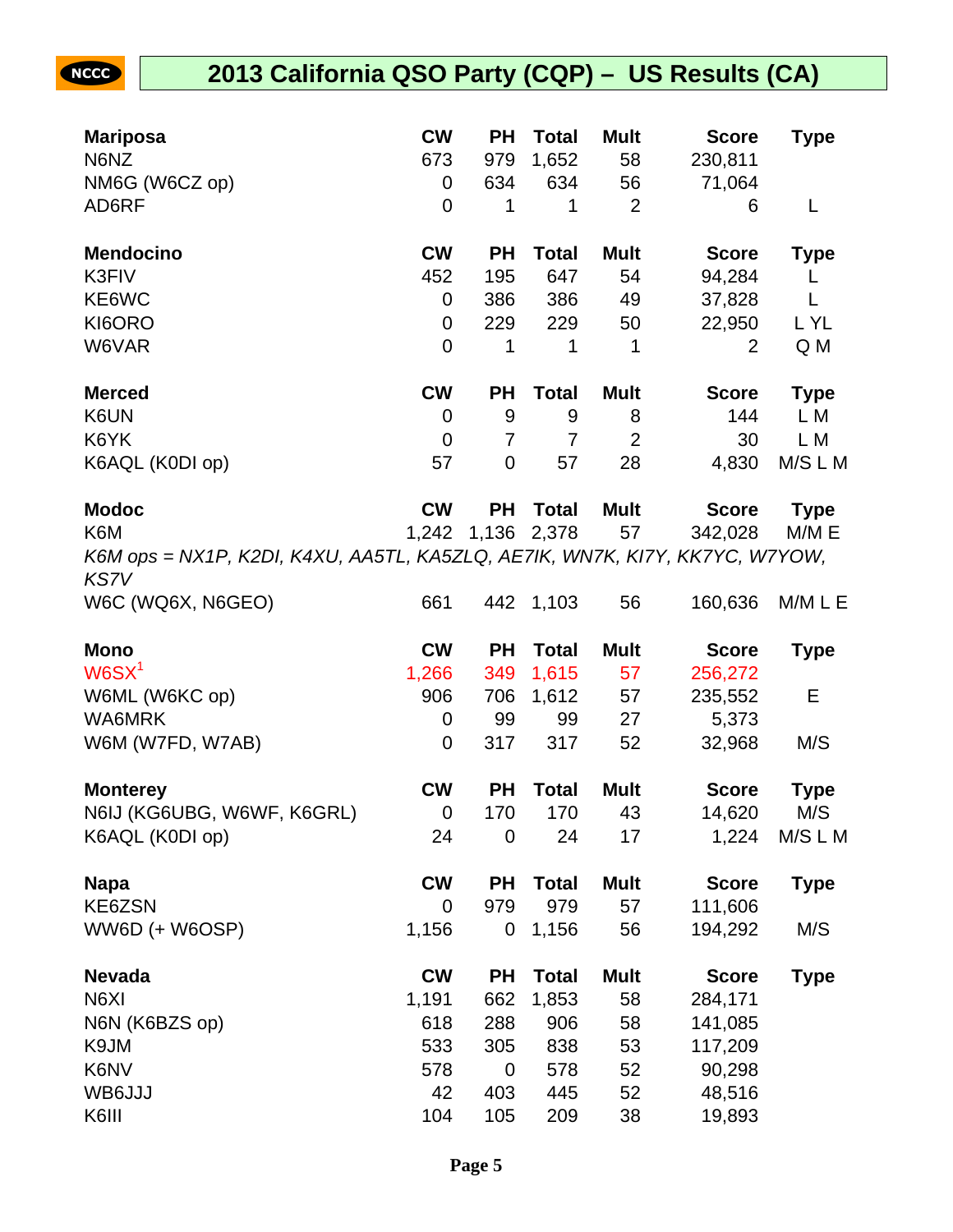| <b>Nevada</b>                      | <b>CW</b>        | <b>PH</b>   | <b>Total</b> | <b>Mult</b>    | <b>Score</b> | Type        |
|------------------------------------|------------------|-------------|--------------|----------------|--------------|-------------|
| WB6CZG                             | 0                | 103         | 103          | 27             | 5,589        | Q           |
| K6ST                               | 5                | 73          | 78           | 27             | 4,374        | L           |
| NC6RJ                              | 60               | 0           | 60           | $\overline{2}$ | 360          | L           |
| KD6FIL                             | $\mathbf 0$      | 8           | 8            | 3              | 51           | Q           |
| NC6DX                              | 550              | 578         | 1,128        | 56             | 157,276      | M/M         |
| NC6DX ops = K6ON, K6XN, K6YN, W6NW |                  |             |              |                |              |             |
| W6FA (+ W6DR, KJ6GMT)              | 624              | 359         | 983          | 56             | 145,040      | M/M         |
| Orange                             | <b>CW</b>        | <b>PH</b>   | <b>Total</b> | <b>Mult</b>    | <b>Score</b> | <b>Type</b> |
| <b>NN6CH</b>                       | 690              | 221         | 911          | 56             | 140,672      |             |
| AA6PW                              | 500              | 267         | 767          | 56             | 114,044      |             |
| <b>NODY</b>                        | 687              | 62          | 749          | 52             | 113,750      | L           |
| N6MU                               | 410              | 61          | 471          | 50             | 67,675       | L           |
| N6HC                               | 168              | 100         | 268          | 46             | 32,499       |             |
| KB7V                               | 103              | 51          | 154          | 41             | 16,912       |             |
| N6GP                               | 142              | $\mathbf 0$ | 142          | 35             | 14,962       |             |
| KB6A                               | 117              | $\mathbf 0$ | 117          | 31             | 10,881       | L           |
| N6PE                               | $\boldsymbol{0}$ | 123         | 123          | 37             | 9,139        |             |
| K6COR                              | 0                | 115         | 115          | 37             | 8,510        |             |
| W6UX                               | $\mathbf 0$      | 104         | 104          | 37             | 7,696        | L           |
| K6PGH                              | $\boldsymbol{0}$ | 24          | 24           | 17             | 816          | L           |
| AJ6B                               | $\mathbf 0$      | 15          | 15           | 8              | 240          | L           |
| <b>Placer</b>                      | <b>CW</b>        | <b>PH</b>   | <b>Total</b> | <b>Mult</b>    | <b>Score</b> | <b>Type</b> |
| WX6V                               | 548              | 251         | 799          | 56             | 120,232      |             |
| W6RFF                              | 269              | $\mathbf 0$ | 269          | 43             | 34,701       | L           |
| WU6X                               | 27               | 207         | 234          | 48             | 23,880       | L           |
| K6UDA                              | $\mathbf 0$      | 124         | 124          | 25             | 6,225        | LЕ          |
| K6MMU                              | $\overline{0}$   | 97          | 97           | 27             | 5,238        | L           |
| W6DLO                              | $\mathbf 0$      | 100         | 100          | 26             | 5,200        | L           |
| NB <sub>0</sub>                    | 18               | 27          | 45           | 14             | 1,533        | L           |
| WB6MKS                             | $\mathbf 0$      | 23          | 23           | 14             | 644          | L           |
| <b>Plumas</b>                      | <b>CW</b>        | <b>PH</b>   | <b>Total</b> | <b>Mult</b>    | <b>Score</b> | <b>Type</b> |
| K6CQP (KH2TJ op)                   | 237              | 97          | 334          | 49             | 44,394       |             |
| K6CEL                              | 0                | 22          | 22           | 12             | 528          | Q E         |
| W6D (WA6WTF, W6TE, W6TTF)          | 165              | 88          | 253          | 44             | 29,568       | M/M L E     |
| <b>Riverside</b>                   | <b>CW</b>        | <b>PH</b>   | <b>Total</b> | <b>Mult</b>    | <b>Score</b> | <b>Type</b> |
| WA6KHK                             | 818              | 216         | 1,034        | 55             | 158,730      |             |
| NC6V                               | 445              | 7           | 452          | 49             | 66,174       |             |
| W6DCC                              | 155              | 6           | 161          | 41             | 19,659       | L           |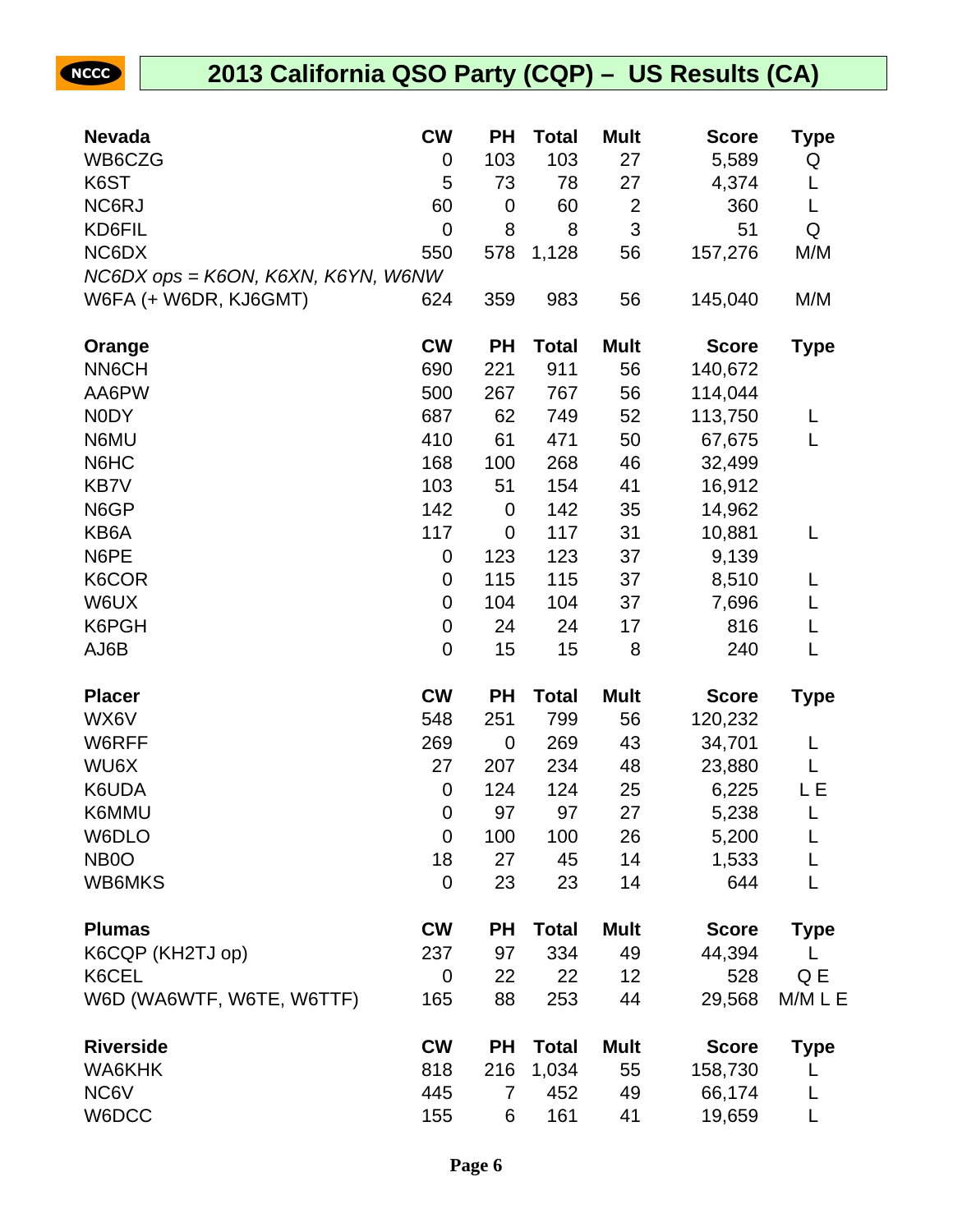| <b>Riverside</b>                                | <b>CW</b>      | РH               | Total          | <b>Mult</b> | <b>Score</b> | <b>Type</b> |
|-------------------------------------------------|----------------|------------------|----------------|-------------|--------------|-------------|
| AF6F                                            | 0              | 106              | 106            | 35          | 7,420        | M/SL        |
| <b>Sacramento</b>                               | <b>CW</b>      | ΡH               | <b>Total</b>   | <b>Mult</b> | <b>Score</b> | <b>Type</b> |
| N6JV                                            | 819            | 507              | 1,326          | 57          | 197,904      |             |
| N6RK                                            | 719            | 345              | 1,064          | 55          | 156,640      |             |
| K6VDU                                           | $\mathbf 0$    | 200              | 200            | 45          | 18,000       | L           |
| K6OK                                            | 42             | 54               | 96             | 32          | 7,488        |             |
| K6DGQ                                           | 10             | $\boldsymbol{0}$ | 10             | 6           | 180          |             |
| KG6ZI                                           | 8              | $\mathbf 0$      | 8              | 7           | 168          |             |
| KK6GGC                                          | $\mathbf 0$    | $\overline{2}$   | $\overline{2}$ | 1           | 4            | L           |
| W6SWC                                           | $\overline{0}$ | 67               | 67             | 30          | 4,050        | M/SL        |
| K6AQL (K0DI op)                                 | 25             | $\mathbf 0$      | 25             | 19          | 1,425        | M/S L M     |
| W6SFM                                           | 277            | $\overline{0}$   | 277            | 46          | 38,226       | M/M L       |
| W6SFM ops = N6MQL, W6VFW, WA6NEA, WB6UBK, K6JJR |                |                  |                |             |              |             |
| <b>San Benito</b>                               | <b>CW</b>      | РH               | <b>Total</b>   | <b>Mult</b> | <b>Score</b> | <b>Type</b> |
| K6VVA                                           | 105            | 23               | 128            | 44          | 15,994       | LΕ          |
| <b>K0DTJ</b>                                    | 21             | $\mathbf 0$      | 21             | 13          | 838          | Q E         |
| K6WC                                            | 313            | 197              | 510            | 49          | 65,439       | M/S E       |
| K6WC ops = AE6RF, K3RRY, N6NUL, W6TJK, WB6DWP   |                |                  |                |             |              |             |
| K6AQL (K0DI op)                                 | 59             | 0                | 59             | 28          | 4,998        | M/S L M     |
| <b>San Bernardino</b>                           | <b>CW</b>      | PH               | <b>Total</b>   | <b>Mult</b> | <b>Score</b> | <b>Type</b> |
| AF <sub>6</sub> O                               | 1,088          | 486              | 1,574          | 58          | 245,688      |             |
| WB6HYH                                          | 0              | 419              | 419            | 53          | 44,414       | L           |
| WB6KQA                                          | 0              | 244              | 244            | 48          | 23,424       | L           |
| N6OIL                                           | $\overline{0}$ | 107              | 107            | 38          | 8,170        | L           |
| K6VO                                            | 806            | 914              | 1,720          | 57          | 242,107      | M/S         |
| K6VO ops = K6NR, AD6OI, AF6GL, K6RBS            |                |                  |                |             |              |             |
| <b>San Diego</b>                                | <b>CW</b>      | PH               | <b>Total</b>   | <b>Mult</b> | <b>Score</b> | <b>Type</b> |
| K6NA (N6ED op)                                  | 1,031          | 1,155            | 2,186          | 56          | 302,568      |             |
| K6AM                                            | 886            | 598              | 1,484          | 57          | 219,820      |             |
| WN6K                                            | 967            | $\overline{0}$   | 967            | 56          | 162,540      | L           |
| $K$ I6RRN <sup>2</sup>                          | 736            | 73               | 809            | 54          | 127,251      |             |
| KK6ZM                                           | $\mathbf 0$    | 819              | 819            | 56          | 91,728       |             |
| NN <sub>3</sub> V                               | $\overline{0}$ | 500              | 500            | 54          | 54,000       |             |
| N6NO                                            | 355            | 0                | 355            | 47          | 50,055       |             |
| AA6EE                                           | 321            | 0                | 321            | 44          | 42,438       |             |
| WB8YQJ                                          | 289            | $\overline{2}$   | 291            | 48          | 41,808       | L           |
| NC6K                                            | 262            | 23               | 285            | 45          | 37,507       |             |
| W6KY                                            | 160            | 41               | 201            | 40          | 22,540       | L           |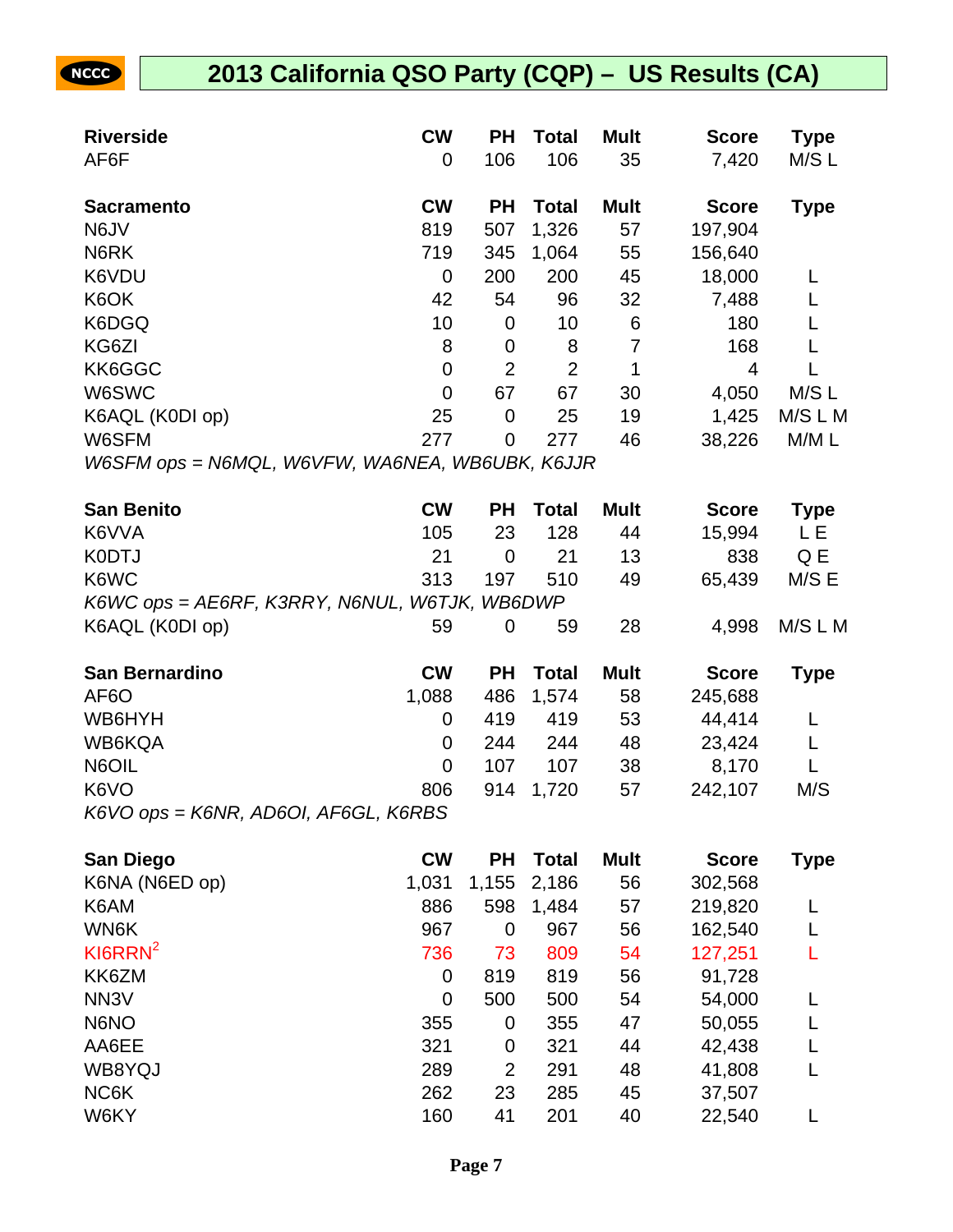

| <b>San Diego</b>                                                       | <b>CW</b>      | <b>PH</b>      | <b>Total</b>   | <b>Mult</b> | <b>Score</b> | Type        |
|------------------------------------------------------------------------|----------------|----------------|----------------|-------------|--------------|-------------|
| N6VH                                                                   | 67             | 89             | 156            | 29          | 10,991       | L           |
| N6RY                                                                   | 0              | 108            | 108            | 32          | 6,944        | L           |
| W6AOZ                                                                  | 0              | 93             | 93             | 33          | 6,138        | L           |
| W6ABE                                                                  | 0              | 56             | 56             | 28          | 3,164        | L           |
| KC6MIE                                                                 | 0              | 68             | 68             | 16          | 2,192        | L           |
| <b>K0CSD</b>                                                           | 0              | 20             | 20             | 11          | 440          |             |
| NX6T                                                                   | 1,035          | 830            | 1,865          | 57          | 271,662      | M/S E       |
| NX6T ops = N6KI, WA3IHV, K4RB, N6CY, K6GO, NA6MB, AF6WF, K6KAL, W2PWS, |                |                |                |             |              |             |
| WA2OOB                                                                 |                |                |                |             |              |             |
| KK6TV                                                                  | 382            | 193            | 575            | 52          | 79,716       | M/SL        |
| <b>San Francisco</b>                                                   | <b>CW</b>      | <b>PH</b>      | <b>Total</b>   | <b>Mult</b> | <b>Score</b> | <b>Type</b> |
| K6EL                                                                   | 80             | 89             | 169            | 33          | 13,876       | L           |
| W6OTC                                                                  | 0              | 152            | 152            | 36          | 10,980       |             |
| NC6D                                                                   | 0              | 28             | 28             | 20          | 1,120        | L           |
| AF6RT                                                                  | $\overline{0}$ | 26             | 26             | 16          | 832          | L           |
| KJ6PTX                                                                 | $\mathbf 0$    | 28             | 28             | 12          | 684          | L           |
| W6PW                                                                   | 794            | 737            | 1,531          | 56          | 216,076      | M/S         |
| W6PW ops = KJ6OGE, WA6UHA, KR6RX, KJ6PTX, KI6NYQ, AF6A, K7GK           |                |                |                |             |              |             |
| San Joaquin                                                            | <b>CW</b>      | <b>PH</b>      | <b>Total</b>   | <b>Mult</b> | <b>Score</b> | <b>Type</b> |
| AA6K                                                                   | 0              | 604            | 604            | 53          | 64,024       | L           |
| K6YK                                                                   | 17             | 9              | 26             | 10          | 700          | L M         |
| K6UN                                                                   | 0              | $\overline{2}$ | $\overline{2}$ | 3           | 15           | L M         |
| AF6JP (+ K6TCV, KN6MA)                                                 | 5              | 388            | 393            | 52          | 41,132       | M/S         |
| K6AQL (K0DI op)                                                        | 24             | $\mathbf 0$    | 24             | 17          | 1,249        | M/S L M     |
| <b>San Luis Obispo</b>                                                 | <b>CW</b>      | <b>PH</b>      | <b>Total</b>   | <b>Mult</b> | <b>Score</b> | <b>Type</b> |
| W6TK                                                                   | 1,008          | 819            | 1,827          | 58          | 270,483      |             |
| KA6MLE                                                                 | 0              | 263            | 263            | 49          | 25,774       |             |
| N6ETO                                                                  | $\overline{0}$ | 69             | 69             | 13          | 1,807        |             |
| KA3DRR (@W6SL)                                                         | 510            |                |                | 55          | 109,120      |             |
| KK6DOC                                                                 |                | 227            | 737            |             |              | M/S         |
|                                                                        | 0              | 6              | 6              | 5           | 60           | M/S L       |
| <b>San Mateo</b>                                                       | <b>CW</b>      | <b>PH</b>      | <b>Total</b>   | <b>Mult</b> | <b>Score</b> | <b>Type</b> |
| NO6F (K2RD op)                                                         | 945            | 937            | 1,882          | 58          | 273,267      |             |
| N6NF                                                                   | 441            | 1,073          | 1,514          | 57          | 197,875      |             |
| K6TU                                                                   | 374            | 828            | 1,202          | 55          | 152,790      |             |
| KI6UDZ<br>N6BCT                                                        | 0              | 128            | 128            | 32          | 8,224        | L           |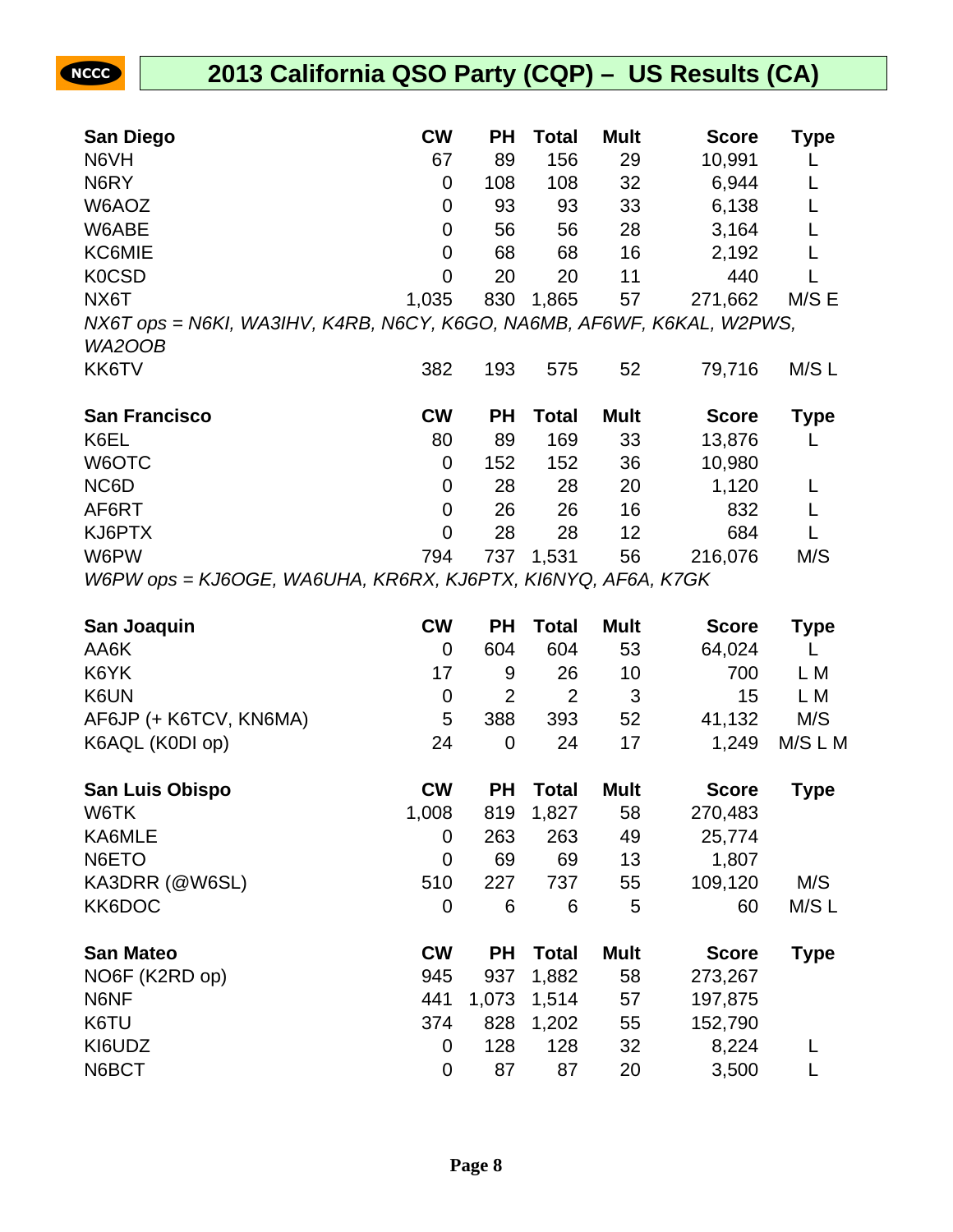

| Santa Barbara                                 | <b>CW</b>                 | <b>PH</b>           | <b>Total</b> | <b>Mult</b>    | <b>Score</b>     | <b>Type</b> |
|-----------------------------------------------|---------------------------|---------------------|--------------|----------------|------------------|-------------|
| WA6FGV                                        | 557                       | 513                 | 1,070        | 58             | 156,484          |             |
| K6FA                                          | 291                       | $\mathbf 0$         | 291          | 42             | 36,666           | L           |
| NN6DX (W1PR op)                               | 14                        | 256                 | 270          | 53             | 29,441           |             |
| AA6VX                                         | 107                       | 0                   | 107          | 30             | 9,630            | L           |
| W6RFU                                         | 399                       | 250                 | 649          | 55             | 93,335           | M/S         |
| W6RFU ops = AC6T, KB3RPN, W6AAF, KG6K, KI6BMA |                           |                     |              |                |                  |             |
|                                               |                           |                     |              |                |                  |             |
| <b>Santa Clara</b>                            | <b>CW</b>                 | <b>PH</b>           | <b>Total</b> | <b>Mult</b>    | <b>Score</b>     | <b>Type</b> |
| N6TV                                          | 1,502                     | $\overline{0}$      | 1,502        | 57             | 256,927          |             |
| K6GT                                          | 443                       | 172                 | 615          | 51             | 85,450           |             |
| K6ATZ                                         | 37                        | 477                 | 514          | 53             | 56,445           | L           |
| K6KQV                                         | 344                       | $\overline{0}$      | 344          | 43             | 44,376           | L           |
| N6AJS                                         | 191                       | 97                  | 288          | 46             | 35,351           | L           |
| KM6I                                          | 237                       | $\mathbf 0$         | 237          | 46             | 32,706           |             |
| K6WV                                          | 0                         | 309                 | 309          | 52             | 32,136           |             |
| NI6T                                          | 149                       | 100                 | 249          | 49             | 31,703           |             |
| <b>W6NEV</b>                                  | 0                         | 167                 | 167          | 46             | 15,364           |             |
| KJ6UXU                                        | 0                         | 87                  | 87           | 26             | 4,550            | L YL        |
| AD6GI                                         | 53                        | $\mathbf 0$         | 53           | 21             | 3,370            | Q           |
| NY6U                                          | $\mathbf 0$               | 65                  | 65           | 25             | 3,275            | L           |
| KE6TIM                                        | 0                         | 94                  | 94           | 17             | 3,213            |             |
| AE6CW                                         | 0                         | 64                  | 64           | 25             | 3,200            |             |
| AF6PZ                                         | $\mathbf 0$               | 53                  | 53           | 17             | 1,819            |             |
| W4NJK                                         | 25                        | $\mathbf 0$         | 25           | 18             | 1,377            |             |
| KG6YPH                                        | $\mathbf 0$               | 45                  | 45           | 14             | 1,260            | L           |
| WB6PVU                                        | $\overline{0}$            | 25                  | 25           | 14             | 700              | L           |
| AF6TF                                         | $\mathbf 0$               | 15                  | 15           | $\overline{2}$ | 60               | L           |
| K6AQL (K0DI op)                               | 33                        | $\mathbf 0$         | 33           | 23             | 2,277            | M/S L M     |
| $W6YX^3$                                      |                           | 2,354 3,216         | 5,570        | 58             | 782,797          | M/M         |
| 1110355                                       | $\mathbf{u}$ $\mathbf{v}$ | $\overline{170101}$ | 177011       | $17211 - 2$    | $\left( \right)$ | $1700 -$    |

W6YX ops = N7MH, W6LD, K6MM, ND2T, K2YY, KZ2V, K6UFO, W6RK, NF1R, K6SF, N6DE

| <b>Santa Cruz</b> | <b>CW</b> | <b>PH</b> | <b>Total</b> | <b>Mult</b> | <b>Score</b> | Type |
|-------------------|-----------|-----------|--------------|-------------|--------------|------|
| K6XX              | 1,221     | 1,147     | 2,368        | 58          | 345,564      |      |
| N6CK              | 145       | 346       | 491          | 54          | 60,939       |      |
| N6TH              | 283       | 0         | 283          | 44          | 37,356       |      |
| AC6SL             | 221       | 0         | 221          | 37          | 24,531       |      |
| K6RB              | 183       | 22        | 205          | 40          | 23,780       |      |
| AF6GQ             | 72        | 45        | 117          | 32          | 9,840        |      |
| KI6EAB            | 0         | 79        | 79           | 35          | 5,530        |      |
| K6PDL             | 0         | 45        | 45           | 20          | 1,820        |      |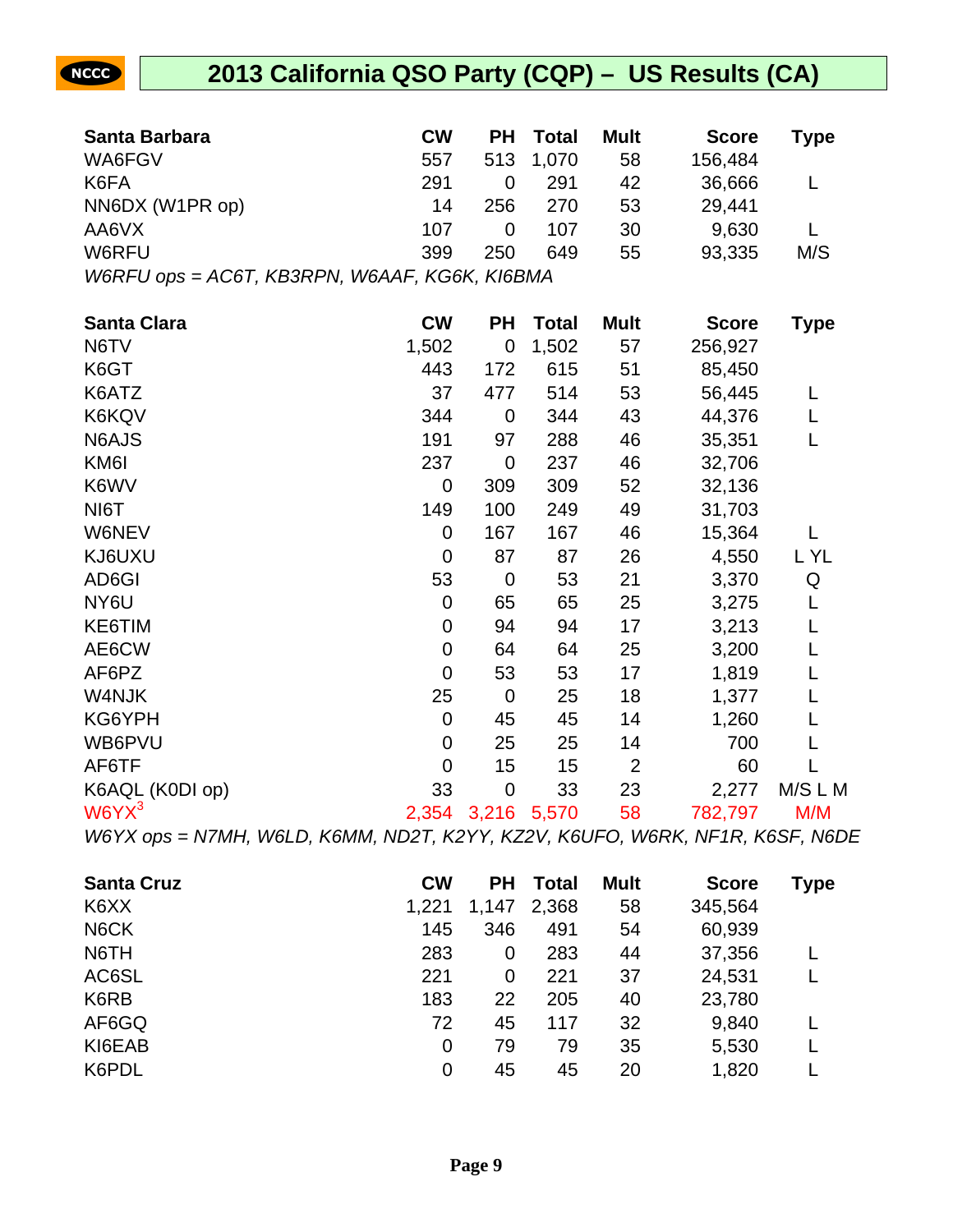| <b>Shasta</b>     | <b>CW</b>        | PН             | <b>Total</b> | <b>Mult</b>               | <b>Score</b>   | <b>Type</b> |
|-------------------|------------------|----------------|--------------|---------------------------|----------------|-------------|
| KG6N              | 665              | 621            | 1,286        | 57                        | 184,566        |             |
| N6RZR             | 0                | 292            | 292          | 50                        | 29,200         | L           |
| K6KS              | $\mathbf 0$      | 136            | 136          | 34                        | 9,282          | L           |
| W1NV              | $\mathbf 0$      | 14             | 14           | 8                         | 224            | L           |
| <b>Siskiyou</b>   | <b>CW</b>        | <b>PH</b>      | <b>Total</b> | <b>Mult</b>               | <b>Score</b>   | <b>Type</b> |
| WA6ST             | $\mathbf 0$      | 422            | 422          | 57                        | 48,108         |             |
| K6KYJ             | 62               | 0              | 62           | 27                        | 5,022          | LЕ          |
| N6FC              | $\mathbf 0$      | 100            | 100          | 24                        | 4,800          |             |
| K6GPB             | 57               | $\mathbf 0$    | 57           | $\boldsymbol{9}$          | 1,552          | L           |
| <b>Solano</b>     | <b>CW</b>        | <b>PH</b>      | <b>Total</b> | <b>Mult</b>               | <b>Score</b>   | <b>Type</b> |
| N6AJR             | 0                | 211            | 211          | 44                        | 18,568         |             |
| KJ6YLS            | $\mathbf 0$      | 1              | 1            | $\mathbf 1$               | $\overline{2}$ | YL          |
| N6JS (+ N6UUG)    | $\mathbf 0$      | 1,100          | 1,100        | 57                        | 125,400        | M/S         |
| K6AQL (K0DI op)   | 45               | 0              | 45           | 24                        | 3,240          | M/S L M     |
| Sonoma            | <b>CW</b>        | <b>PH</b>      | <b>Total</b> | <b>Mult</b>               | <b>Score</b>   | <b>Type</b> |
| W6PZ (K6SRZ op)   | 1,079            | 826            | 1,905        | 58                        | 283,562        |             |
| N6IE              | 807              | 1,136          | 1,943        | 57                        | 267,586        |             |
| W6XU (K6JS op)    | 764              | 417            | 1,181        | 55                        | 172,012        |             |
| WX6B              | 0                | 1,188          | 1,188        | 57                        | 135,489        |             |
| N6GY              | 0                | 511            | 511          | 54                        | 55,188         | L           |
| W6GMP             | $\boldsymbol{0}$ | 332            | 332          | 54                        | 35,856         |             |
| N6OJ              | $\mathbf 0$      | 311            | 311          | 50                        | 31,100         | L           |
| KU6F              | $\mathbf 0$      | 268            | 268          | 48                        | 25,728         | YL          |
| N6D (AE6YB op)    | $\mathbf 0$      | 177            | 177          | 45                        | 15,930         | L           |
| K6UUW             | $\mathbf 0$      | 147            | 147          | 47                        | 13,865         |             |
| WW1X              | $\mathbf 0$      | 26             | 26           | 18                        | 954            | Е           |
| <b>Stanislaus</b> | <b>CW</b>        | PH             | <b>Total</b> | <b>Mult</b>               | <b>Score</b>   | <b>Type</b> |
| W6XK              | 410              | $\mathbf 0$    | 410          | 50                        | 61,575         |             |
| N6EE              | 192              | 60             | 252          | 45                        | 31,432         |             |
| K6CSL             | 207              | $\overline{0}$ | 207          | 44                        | 27,324         |             |
| W6USN             | $\mathbf 0$      | 215            | 215          | 36                        | 15,480         |             |
| K6JRO             | $\mathbf 0$      | 111            | 111          | 25                        | 5,575          |             |
| K6LE              | 11               | 52             | 63           | 24                        | 3,312          |             |
| AG6TS             | $\mathbf 0$      | 56             | 56           | 28                        | 3,136          |             |
| K6YK              | $9$              | 15             | 24           | $9\,$                     | 535            | L M         |
| K6UN              | $\mathbf 0$      | 3              | 3            | $\ensuremath{\mathsf{3}}$ | 18             | L M         |
| K6AQL (K0DI op)   | 16               | 0              | 16           | 14                        | 693            | M/S L M     |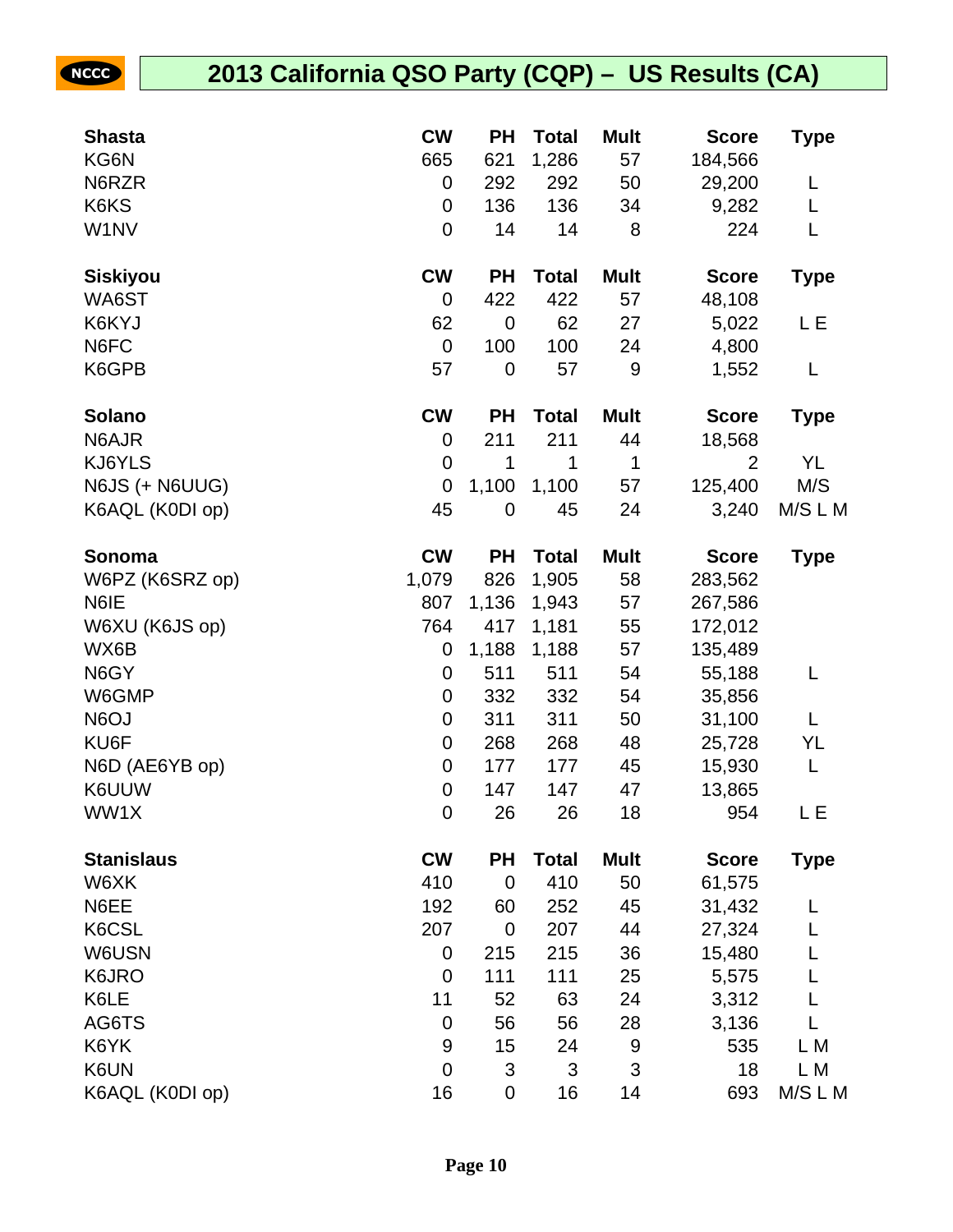#### **2013 California QSO Party (CQP) – US Results (CA)**

| <b>Sutter</b>                                                           | <b>CW</b> |     | <b>PH</b> Total | <b>Mult</b> | <b>Score</b> | <b>Type</b> |
|-------------------------------------------------------------------------|-----------|-----|-----------------|-------------|--------------|-------------|
| <b>K6XV (+ N6VV)</b>                                                    | 731       |     | 526 1,257       | 57          | 185,050      | M/S L E     |
| W6BO (+ N6BOB, KJ6VCG)                                                  | 101       | 382 | 483             | 55          | 58,740       | M/S         |
| K6AQL (K0DI op)                                                         | 22        | 0   | 22              | 12          | 792          | M/S L M     |
| <b>Tehama</b>                                                           | <b>CW</b> |     | <b>PH</b> Total | <b>Mult</b> | <b>Score</b> | <b>Type</b> |
| K6MI                                                                    | 1.549     |     | 1,056 2,605     | 57          | 385,320      | M/M E       |
| K6MI ops = K6MI, N3ZZ, K9YC, K6GHA, KK6GRP, W6GJB, N6RNO, WB6HYD, K6VLF |           |     |                 |             |              |             |

| <b>Trinity</b>                                    | <b>CW</b> | <b>PH Total</b> | Mult | Score Type    |  |
|---------------------------------------------------|-----------|-----------------|------|---------------|--|
| W6T                                               |           |                 | 58   | 407,914 M/M E |  |
| $W6T$ ops = K6YL, N6DQ, K6WX, AA6XV, N6NU, KJ6SEE |           |                 |      |               |  |

| <b>Tulare</b>    | <b>CW</b> | <b>PH</b> | Total        | <b>Mult</b> | <b>Score</b> | <b>Type</b> |
|------------------|-----------|-----------|--------------|-------------|--------------|-------------|
| AD6E             | 922       |           | 596 1,518    | 57          | 225,691      | E.          |
| N6LL             | 126       | 137       | 263          | 46          | 30,107       | L E         |
| K6AQL (K0DI op)  | 109       | 4         | 113          | 36          | 12.114       | M/S L M     |
| <b>Tuolumne</b>  | <b>CW</b> | <b>PH</b> | <b>Total</b> | <b>Mult</b> | <b>Score</b> | <b>Type</b> |
| K <sub>6</sub> T | 0         | 588       | 588          | 52          | 61,204       |             |
| N <sub>6</sub> G | 185       | 385       | 570          | 53          | 70,357       | M/S E       |

N6G ops = W6TCP, KQ6DI, WB6ETY, KK6DIP, KG6BZT

| <b>Ventura</b>        | <b>CW</b>      | <b>PH</b> | Total        | <b>Mult</b> | <b>Score</b> | <b>Type</b> |
|-----------------------|----------------|-----------|--------------|-------------|--------------|-------------|
| WB6L                  | 104            | 769       | 873          | 55          | 101,750      |             |
| KD6PQF                | 0              | 139       | 139          | 40          | 11,120       |             |
| W6JWP                 | 0              | 220       | 220          | 18          | 7,938        |             |
| KJ6TTR                | 0              | 102       | 102          | 37          | 7,585        |             |
| AG6AY                 | 0              | 95        | 95           | 34          | 6,494        |             |
| KK6FUT                | 0              | 69        | 69           | 33          | 4,554        |             |
| WA6EJO                | $\mathbf 0$    | 28        | 28           | 14          | 798          |             |
| Yolo                  | <b>CW</b>      | <b>PH</b> | <b>Total</b> | <b>Mult</b> | <b>Score</b> | <b>Type</b> |
| K <sub>6</sub> Y      | 196            | 272       | 468          | 56          | 63,392       | LЕ          |
| W6EO                  | 17             | 0         | 17           | 13          | 663          | L           |
| K6KN                  | $\mathbf 0$    | 17        | 17           | 12          | 420          | Q           |
| KK6DCT                | $\overline{0}$ | 8         | 8            | 7           | 119          |             |
| K6AQL (K0DI op)       | 51             | 0         | 51           | 24          | 3,672        | M/S L M     |
| W6BSA (K6KN op)       | $\overline{0}$ | 17        | 17           | 9           | 315          | M/S L       |
| Yuba                  | <b>CW</b>      | <b>PH</b> | <b>Total</b> | <b>Mult</b> | <b>Score</b> | <b>Type</b> |
| WE6Z                  | 156            | 80        | 236          | 39          | 24,589       | LЕ          |
| <b>K6DW (+ KI6CM)</b> | 140            | 65        | 205          | 43          | 23,757       | M/S L       |